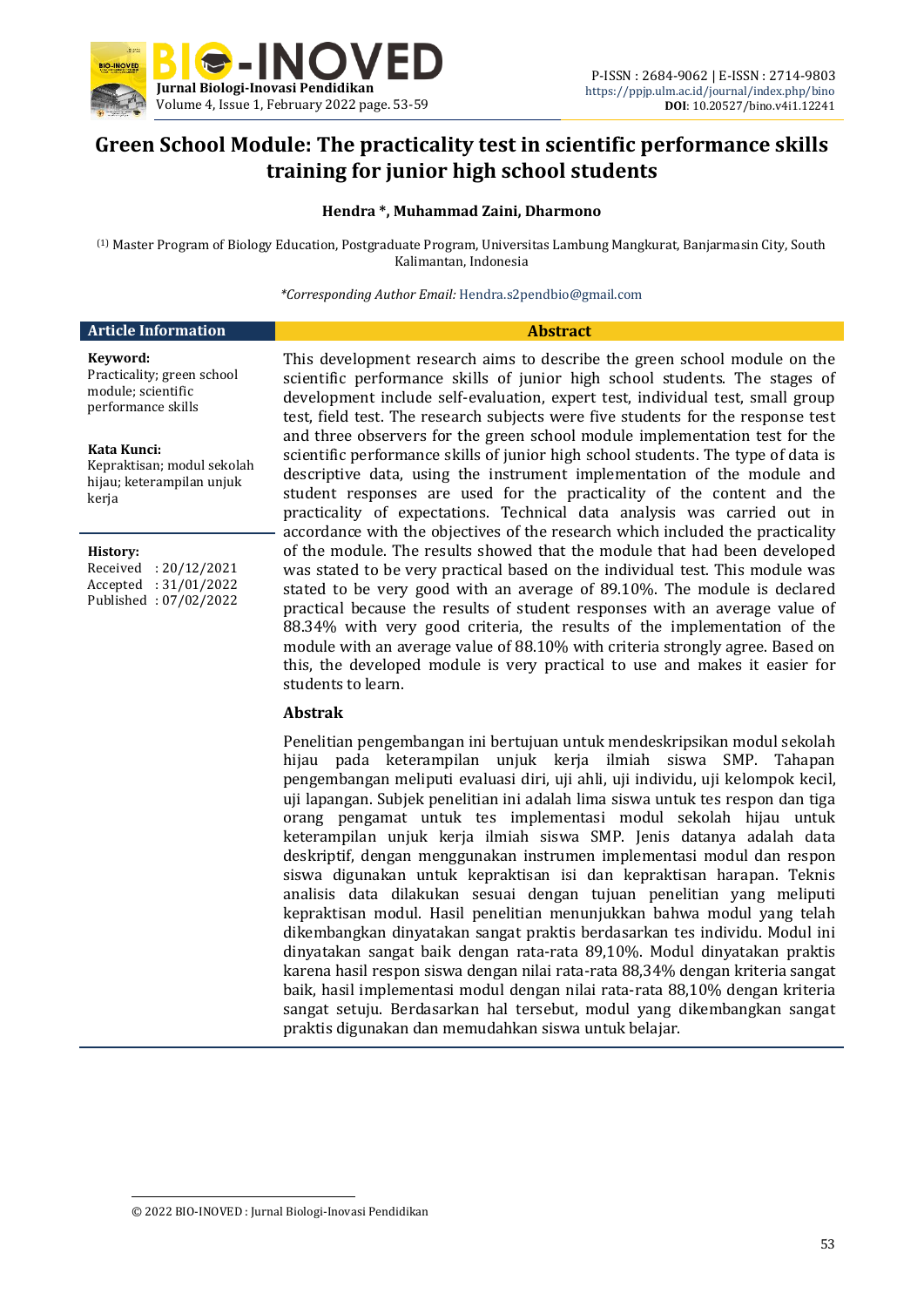# **A. Introduction**

Environmental education that is poured into topics with environmental nuances will be able to provide accurate information so that environmental awareness programs will be more effective (Supardi & Setiahati, 2020). With environmental education, it is also expected that humans or the community can develop knowledge, understanding, skills and motivation that lead to the acquisition of attitudes, values, and mentalities that are needed effectively in solving various environmental issues and problems.

The quality of the environment has undergone changes that need serious handling. One way that can be done is through formal education which is seen as the right mechanism to promote environmental quality so that schools need to provide green school programs to students. Therefore, topics related to the environment in the curriculum so that learning is carried out contextually. According to Irwandi & Fajeriadi (2019), the environment is proven to increase student interest and learning outcomes.

One of the efforts that need to be developed is to use a blueprint for the Green School in guiding students to carry out school environmental management activities in accordance with their daily life experiences. Such experiences have a very critical role in shaping life attitudes, values and behavior patterns towards the natural environment. The method that is considered quite effective is using project-based activities in carrying out environmental improvement tasks in accordance with the 2013 curriculum.

Several studies on schools in implementing the Green School were reported by (Yerimadesi et al., 2017), who reported that the Green School program at SMPN 26 Surabaya could increase students' learning motivation. In line with Hervianto (2018), the Green School program at<br>SMPN Solear Tangerang can increase Solear Tangerang can increase environmental care attitudes. Yunus & Mitrohardjono (2019) reported that the Green School program at SMP Islam Plus Baitul Ma'al South Tangerang can foster an attitude of caring for the environment. Schools with environmental learning programs such as green schools have a positive impact on student attitudes that are more environmentally friendly (Margalit & Rubin, 2017). However, it has not been reported about the existence of a module in training the scientific work skills of junior high school students. Therefore, it is necessary to develop The Green School module which is suitable for use in junior high schools because at the junior high school level, vulnerable

students do not yet have critical thinking skills that can be trained through green school programs.

Based on the opinion of Khayati (2015) the module is a teaching material that is made systematically using language that is easy to understand according to the level of knowledge and age of students to minimize teacher guidance and encourage student independence in learning. The module has a function as an independent learning tool so that students can learn at their own pace (Harahap & Fauzi, 2017). Based on this understanding and function, the module has advantages including being able to be used as independent teaching materials in order to improve the ability of students to learn on their own (Nurul, 2021).

According to previous studies on module development in an effort to improve junior high school student learning outcomes, it has shown a positive impact on junior high school student learning outcomes, so it is necessary to develop it. Triani et al. (2018) reported the development of an effective module to improve science learning outcomes for junior high school students. In the opinion of Nasution (2016), that the developed module succeeded in increasing the learning outcomes of 75% of junior high school students reaching the minimum completeness criteria. Based on the results of these studies, it has not been reported about the existence of a module in training the scientific work skills of junior high school students. Therefore, it is necessary to develop the Green School module in training students' work skills to be used in junior high schools.

Scientific work skills are all science activities that train and develop scientific skills and scientific attitudes. According to Trihastuti et al. (2019), scientific work is an activity that trains students not only to accept finished concepts, but also requires students to prove how to obtain these concepts. Based on this understanding, scientific work skills are basically students' skills to learn actively through various scientific activities to get a learning concept.

Several studies on scientific work skills in junior high school students have been carried out. Rosadi (2018) reports that the scientific work skills of junior high school students can be grown through learning using an integrated science practicum guide based on guided inquiry. Trihastuti et al. (2019) reported that the scientific work skills of junior high school students could be improved through a problem-based learning model. Learning that encourages active scientific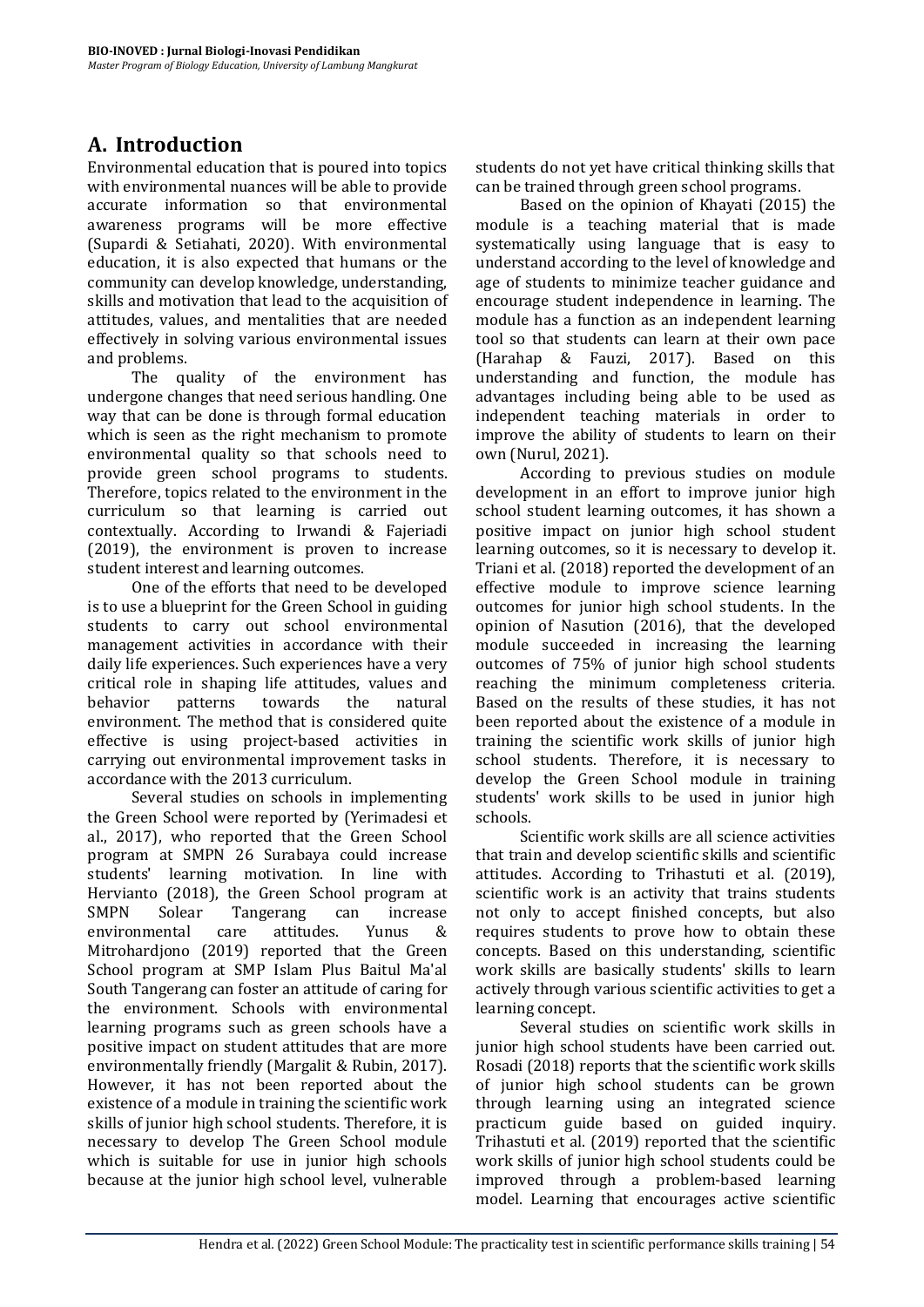participation of students such as inquiry is able to accommodate students' scientific work skills (Muqsith, 2021).

Based on the description above, the opportunity for developing a green school-based module is still wide open for the development of a Green School module in training the scientific work skills of junior high school students. Through this research, it is hoped that students will be more concerned about the environment by creating a beautiful, fun learning environment, and an environment as a learning tool for students, especially those in science learning.

### **B. Material and Method**

The type of research used refers to Tessmer's Formative Evaluation research. Tessmer's formative evaluation design was chosen because it was systematic and suitable for testing the use of modules. Preliminary research was conducted to obtain the initial product, namely the green school module. The initial product design was developed through formative evaluation according to Tessmer's model. The stages of its development consist of 5 steps, namely self-evaluation, expert validation test, one to one test, small group test, and field test test.

In assessing the practicality of a module, there are three parameters tested, namely readability, implementation, and student response. Readability was tested on a one to one test to three students. The implementation and also student responses were tested through a small group consisting of five students and a field test consisting of 20 students in grades VII and VIII which were taken randomly. Based on the results of the one to one readability test, the practicality of the module content was obtained, in addition to the small group test, the expected implementation value or student response was obtained, while the field test obtained the actual implementation value or the actual student response.

### **C. Results and Discussion**

In detail, the practical results of the green school module are obtained in the data below.

### **1. Student Readability**

The practicality of the content of the module aims to determine the extent to which the practicality of the modules used were developed for students who use them during learning. The practicality of the content or student readability test was obtained based on three students which are detailed in table 1.

|                                                         | <b>Student</b> |           |              |         |
|---------------------------------------------------------|----------------|-----------|--------------|---------|
| Rated aspect                                            |                | H         | $\mathbf{I}$ | Average |
| 1. Curriculum suitability                               | 4              | 3         | 4            | 3,67    |
| 2. Accurate and up to date                              |                | 3         |              | 3,67    |
| Clear and concise language<br>3.                        |                |           |              | 3,33    |
| Generating motivation and interest<br>4.                |                | 3         |              | 3,67    |
| Generating student participation<br>5.                  |                | 3         |              | 3,67    |
| Module writing quality<br>6.                            | 5.             | 4         |              | 3,33    |
| language<br>7.                                          | 3              | 4         |              | 3,33    |
| a. Age-appropriate language                             | 3              | 4         | 4            | 3,67    |
| b. The terms are precise and<br>understandable          | 4              | 3         | 4            | 3,67    |
| 8. The images presented are interesting                 |                | 4         | 4            | 4,00    |
| Content updates (facts, concepts)<br>9.                 | 4              | 3         | 3            | 3,33    |
| 10. Systematic according to the scientific<br>structure | 4              | 4         | 3            | 3,67    |
| 11. Table according to content<br>(facts/concepts)      | 3              | 3         | 4            | 3,33    |
| <b>Amount</b>                                           | 47             | 44        | 48           |         |
| Percentage (%)                                          | 90,38          | 84,62     | 92,31        |         |
| Average (%)                                             |                | 89,10     |              |         |
| Criteria                                                |                | Very good |              |         |

(Source: Data Processing Results)

The results of the readability test for the green school module in table 1 show the results with an average of 89.10% in the very good category. The very good category means that the green school module that has been developed is in accordance with the needs of students as seen from

the average percentage value and suggestions that have been revised by researchers. The results of the practicality of the student content indicate that the developed green school module is suitable for further testing in an effort to improve students' critical thinking skills. The results of the student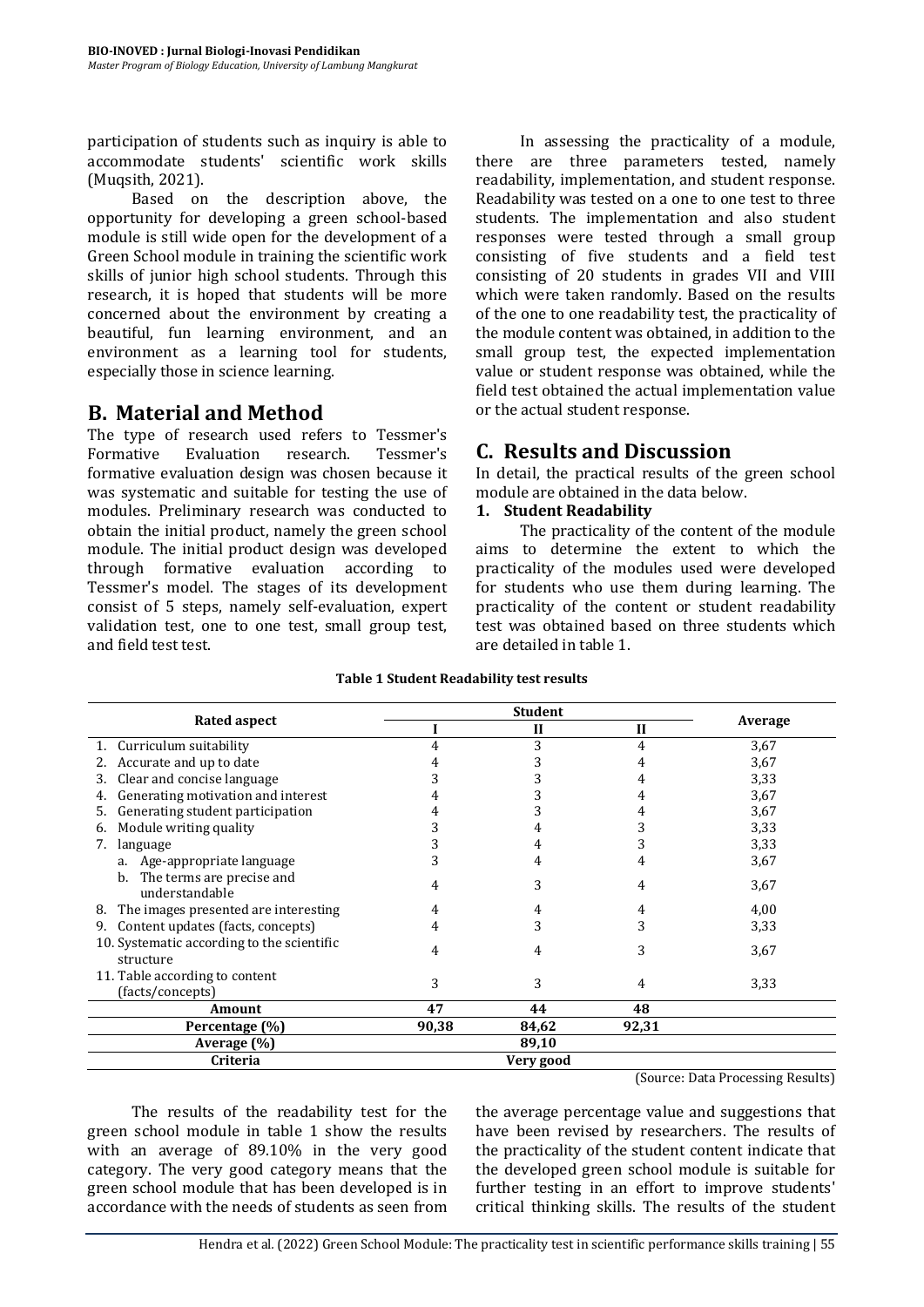legibility test (one to one) of the green school module aim to assess the appearance and presentation aspects of the green school module.

The students' readability test phase for the developed module obtained a relatively high score. A good and complex presentation of the content of the module can help students to solve problems empirically. This is also supported by several things including, the content of the developed module is easy to understand, has a clear image complete with a description of the image and so on. Khairoh et al. (2014) states that it will be easy for readers to learn a book with interesting pictures, because the display of pictures can facilitate understanding and strengthen students' memories of a material.

The results of the readability test obtained a very good category, which means that the Green School Module can be understood and the material is easy to apply for students' daily life. This readability test is very important to do so that the Green School Module that has been developed can be in accordance with the conditions of students or readers who will use it for real field learning. The results of the student readability test stage aim to obtain empirical evidence about the feasibility of the initial product on a limited basis (Putri et al., 2020). Khairiyah et al. (2014) said that readability (rediability) is a measure of the suitability of the material contained in reading materials developed for readers (students). This is in line with Putra et al. (2021) explains that individual tests are important to do so that the teaching materials developed are in accordance with the conditions of students in the field. In addition, teaching materials according to the needs of students.

Making a Green School Module (Green School) should pay attention to the appearance and presentation aspects for its development. The results obtained from the two aspects of the developed Green School Module get at least very good results. The display should be made as attractive as possible to make it easier for readers to understand the material, because readers will find it easy to study a book with interesting pictures, because the display of images can facilitate understanding and strengthen students' memory on a material (Khairoh et al., 2014). Meanwhile, the presentation of concept material in the Green School Module is carried out in a coherent and systematic manner in order to increase students' interest in learning. This is in line with the Depdiknas (2008) that the presentation of material in a book must be systematic, straightforward, and easy to

understand so that it can foster reader motivation to find out more about the material presented.

According to Khairoh et al., (2014) that the readability test was carried out to obtain data about errors that occurred, poor grammar, wrong spelling, wrong punctuation, and unclear instructions. In addition, it also focuses on intrinsic criteria, such as the suitability of the example, material systematics and ease of use, interesting material, and student satisfaction with the material. It is also explained by Akbar (2013) that validation aims to determine the advantages or disadvantages of relevance, accuracy, linguistics as well as its suitability for student-centered learning.

The results of the student readability test obtained some comments and suggestions from students. To learn one of them is to increase the number of pictures in the Green School Module (Green School). This proves that students expect the modules they will use in science learning can help and make it easier for them to describe types of medicinal plants in an area. Mulyati (2002) explains that pictures or photos in a learning resource function to clarify information, help memory and understanding, provide variety so that it is not boring, and beautify to attract the interest of the reader. So that researchers feel the need to make revisions based on suggestions and comments from students on the Green School Module that has been developed to further refine this product and it is also important to do so that the Green School Module developed can meet the demands of students so that they can learn more optimally with quality teaching materials. The next step is to enter the small group test stage.

### **2. Student Response**

Student responses were obtained from the small group test stage conducted by three students to obtain the expected practical results while the actual practical results were obtained from the field test stage consisting of 20 students. Expected and actual practicality data are presented in Table 2.

Based on the table regarding student response data for the practicality of expectations, the value is 91.33% and the actual practicality shows 88.00% so that the value of both categories strongly agrees. The category strongly agrees means that the developed Green School can help students in the learning process; this is evidenced by the positive response to the developed Green School. So it can be concluded that the module developed is practically used in learning.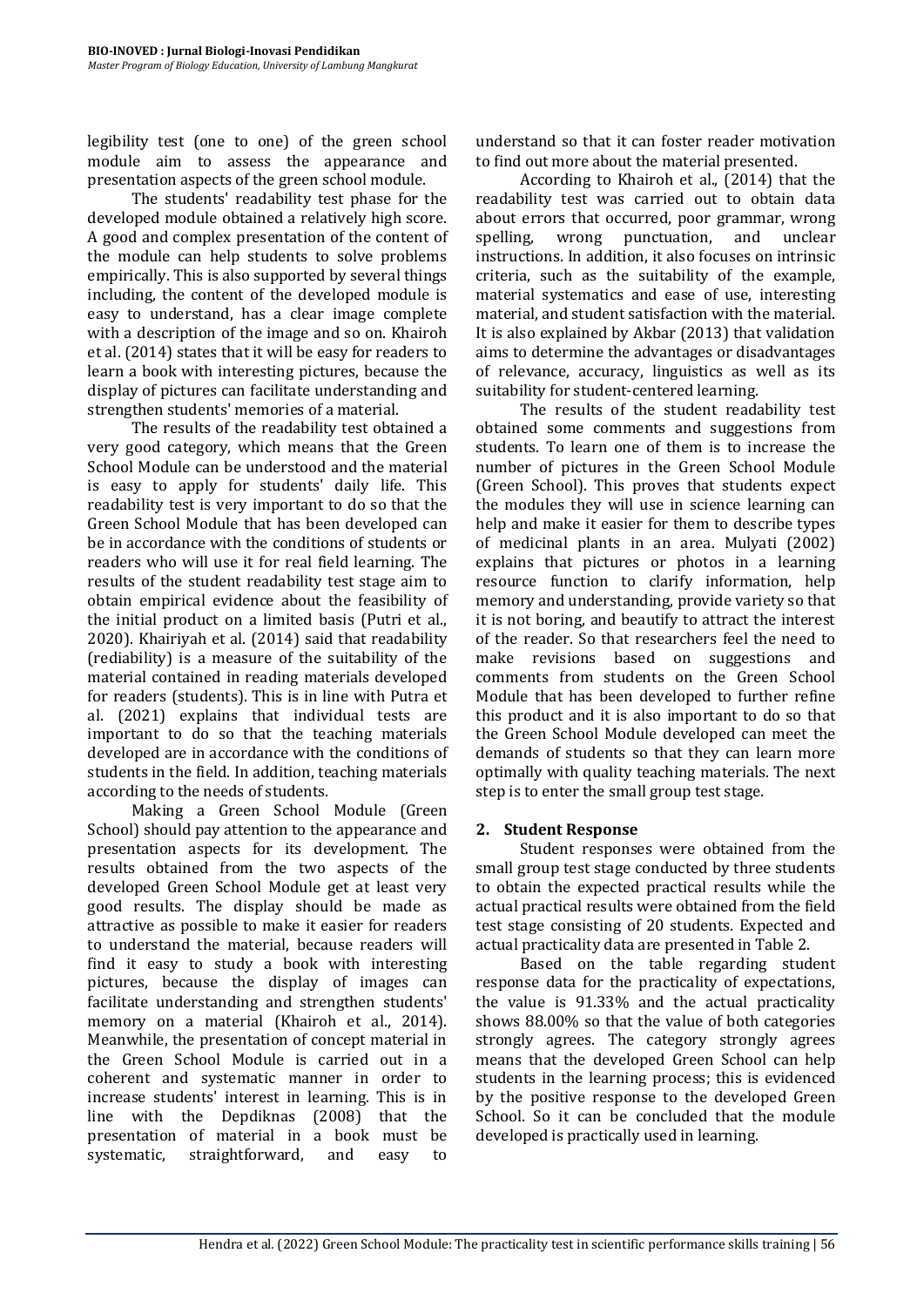|                 |                                                                                            |       | <b>Execution</b>                  |  |
|-----------------|--------------------------------------------------------------------------------------------|-------|-----------------------------------|--|
| No.             | <b>Rated aspect</b>                                                                        | Hope  | Current                           |  |
| $\mathbf{1}$    | a. Attracts attention to focus on self in starting learning                                | 4.45  | 4.45                              |  |
|                 | b. Motivating students to be interested in participating in learning                       | 4.10  | 4.10                              |  |
|                 | c. Provide a reference for the teaching material to be taught                              | 4.10  | 4.10                              |  |
| 2               | a. Clarity of voice in communication with students                                         | 4.45  | 4.45                              |  |
|                 | b. Mobilize the position of the place in the classroom/practice room                       | 4.80  | 4.80                              |  |
|                 | c. Clarity explains the teaching material in the module                                    | 4.70  | 4.70                              |  |
|                 | d. The activities carried out are in accordance with the activities in the module          | 4.00  | 4.00                              |  |
|                 | e. The learning process reflects teacher-student communication, with student-centred       | 4.25  | 4.25                              |  |
|                 | orientation on scientific work skills                                                      |       |                                   |  |
|                 | f. Group formation                                                                         | 4.45  | 4.45                              |  |
|                 | g. Guiding students to discuss and ask questions about the results that have been obtained | 4.70  | 4.70                              |  |
|                 | oriented to scientific work skills                                                         |       |                                   |  |
|                 | h. Be careful in using time, according to the planned allocation                           | 4.00  | 4.1                               |  |
| 3               | a. Conduct an evaluation according to the module                                           | 4.25  | 4.1                               |  |
|                 | b. Reviewing / summing up the material                                                     | 4.45  | 4.45                              |  |
|                 | c. Clarity explains the teaching material in the module                                    | 4.70  | 4.80                              |  |
|                 | d. Inform the next teaching material                                                       | 4.70  | 4.80                              |  |
| Amount          |                                                                                            | 66.10 | 66.25                             |  |
|                 | Percentage (%)                                                                             | 88.13 | 88.33                             |  |
|                 | Overall average (%)                                                                        |       | 88.23                             |  |
| <b>Criteria</b> |                                                                                            |       | Very good                         |  |
|                 |                                                                                            |       | (Source: Data Processing Results) |  |

#### **Table 2 Practical Results of Students' Expectations and Actuals**

The results of the average student responses obtained are not much different between the practicality of expectations and the practicality of actual, both of which get the criteria of strongly agree. These results indicate that students respond positively when using the Green School Module (Green School). The Green School Module developed is very easy for students to understand, because the presentation of the material for the Green School Module is accompanied by pictures that are associated with knowledge and adapted to students' experiences. This was stated by Dewi et al. (2010) that teaching materials can be interesting, when using pictures or illustrations that clarify the content of the material that is easily understood by students.

The advantage of the Green School Module that was developed is the presentation of the Green School Module, which is structured in a simple way using popular, simple, concise, and concise language style, so that it attracts reading interest and is easily understood by a wide audience. This is to make it easier for the Green School Module to be studied, not boring, easy to carry anywhere so that it can be studied anytime and anywhere. Learning about tree species diversity using the Green School Module is going well. This is explained by Akbar (2013) that good learning is done interactively, inspiring, fun, challenging and motivating students to participate actively.

The practicality of the product development of the Green School Module (Green School) is very important before the product is used to measure its

effectiveness, the practicality of the product development of teaching materials is not only for the Green School Module (Green School), but also for other types of teaching materials (Dharmono et al. , 2019). Product development is said to be practical if the product is easy for students or teachers to run and is broader than student textbooks (Nieveen, 1999).

### **3. Module Execution**

The implementation of the Green School Module (Green School) is one of the data to measure the practicality of the modules developed. This data was obtained from 3 observers who observed the whole and wrote down the results of their observations on the observation sheet provided. The results of observations on the implementation of Green Schools are summarized and presented in table 3.

Based on the results of the data in the table above, obtained a percentage of 88.13% for the implementation of expectations and 88.33% on the actual implementation. From the results of the percentage of actual and expected implementation, it is obtained with very good criteria. The difference between the expected value and the actual which is not too far indicates that the product developed is fixed or "steady" meaning that regardless of the number of subjects using it, it does not affect the expected learning outcomes. Very good criteria means that the green school module developed can help students in solving problems in a lesson and is easy to use. This is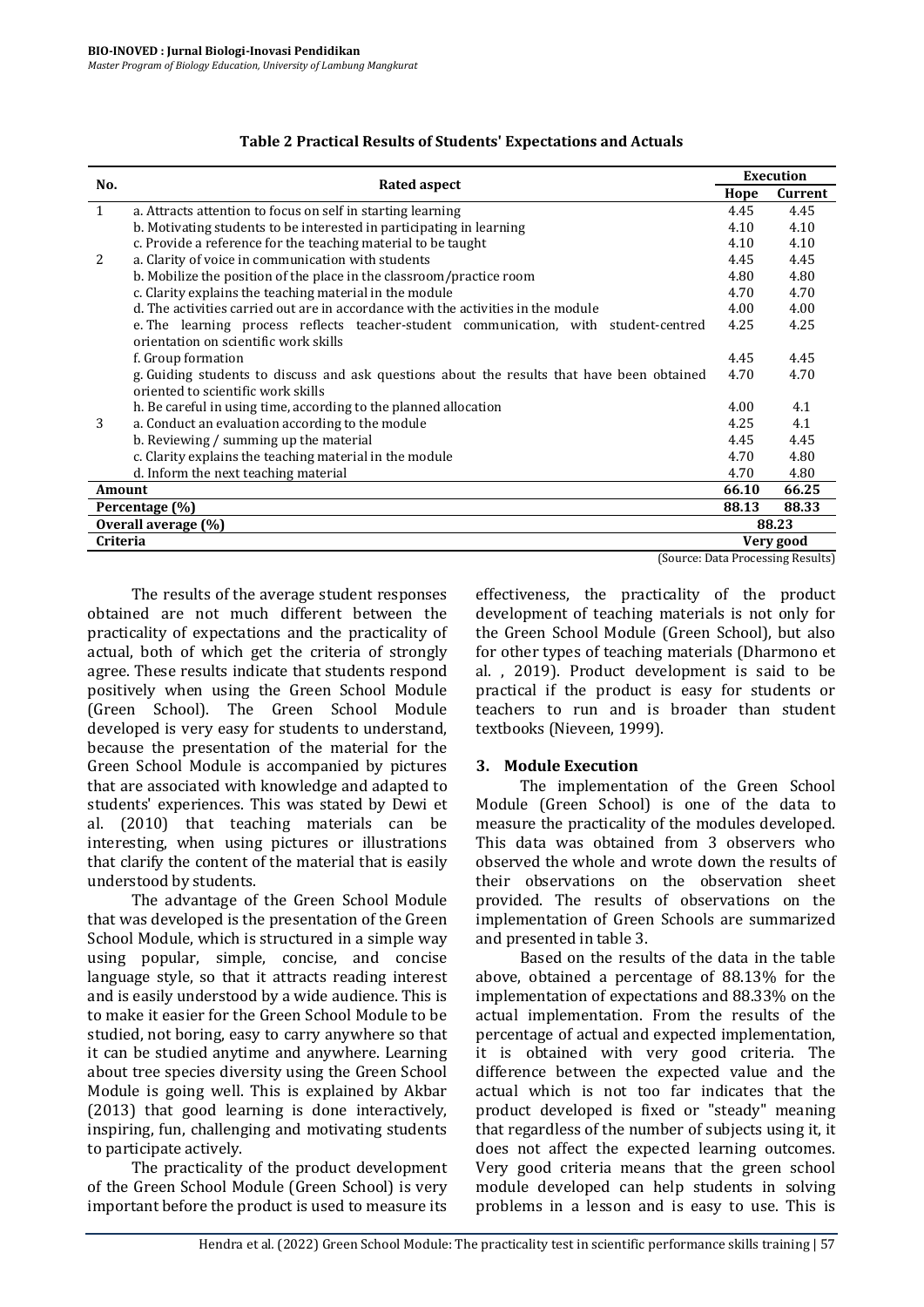evidenced by the results of the implementation carried out by observers on the developed green school module based on these results indicate that the green school module developed is practical for use in learning.

|                 |    | <b>Rated aspect</b>                                                                                                           | <b>Execution</b> |                                   |
|-----------------|----|-------------------------------------------------------------------------------------------------------------------------------|------------------|-----------------------------------|
| No.             |    |                                                                                                                               | Hope             | Current                           |
| 1               |    | a. Attract students' attention to focus on starting learning                                                                  | 4,45             | 4,45                              |
|                 | b. | Motivating students to be interested in participating in learning                                                             | 4,10             | 4,10                              |
|                 | c. | Provide a reference for the teaching material to be taught                                                                    | 4,10             | 4,10                              |
| 2               | a. | Clarity of voice in communication with students                                                                               | 4,45             | 4,45                              |
|                 | b. | Mobilize the position of the place in the classroom/practice room                                                             | 4,80             | 4,80                              |
|                 |    | Clarity explains the teaching material in the module                                                                          | 4,70             | 4,70                              |
|                 | d. | The activities carried out are in accordance with the activities in the module                                                | 4,00             | 4,00                              |
|                 | e. | The learning process reflects teacher-student communication, with student-<br>centered orientation on scientific work skills  | 4,25             | 4,25                              |
|                 | f. | Group formation                                                                                                               | 4,45             | 4,45                              |
|                 | g. | Guiding students to discuss and ask questions about the results that have been<br>obtained oriented to scientific work skills | 4,70             | 4,70                              |
|                 |    | h. Be careful in using time, according to the planned allocation                                                              | 4,00             | 4,1                               |
| 3               | a. | Conduct an evaluation according to the module                                                                                 | 4,25             | 4,1                               |
|                 | b. | Reviewing / summing up the material                                                                                           | 4,45             | 4,45                              |
|                 | c. | Clarity explains the teaching material in the module                                                                          | 4,70             | 4,80                              |
|                 | d. | Inform the next teaching material                                                                                             | 4,70             | 4,80                              |
| Amount          |    |                                                                                                                               | 66,10            | 66,25                             |
|                 |    | Percentage (%)                                                                                                                | 88,13            | 88,33                             |
| <b>Criteria</b> |    |                                                                                                                               |                  | Very good                         |
|                 |    |                                                                                                                               |                  | (Source: Data Processing Results) |

| Table 3 High School Students Expectations and Actual Implementation Test Results |  |  |
|----------------------------------------------------------------------------------|--|--|
|                                                                                  |  |  |

The implementation of the Green School Module (Green School) is one of the data to measure the practicality of the developed Green School Module. The data obtained from the average on the implementation of expectations and actual each get very good criteria. The Green School Module has very good criteria because it has several advantages including the presentation of language that is easily understood by students and there are supporting materials for learning so that it has a positive impact because students can easily use the developed Green School Module. This shows that the Green School Module that has been developed can be said to be practical so that it is suitable for use in the learning process. In addition, the Green School Module that was developed is expected to be used as a reference for choosing good teaching materials so that they can be used for practical learning to achieve a predetermined learning goal.

The advantage of the Green School Module that was developed is practical to use based on its implementation, on a certain page in the Green School Module that was developed statements were found to explore scientific performance skills. This is in line with Dhamono et al. (2019) that the teaching materials developed must contain statements to explore students' abilities, because with these statements it will make students sequentially or systematically to study part by part of the material presented for the Green School Module.

## **D. Conclusion**

Based on the conclusions obtained from the Green School module, the results of the practicality of the content of the modules that have been developed are stated to be very practical based on the individual module test, which is stated to be very good with an average of 89.10%. The results of student responses with an average value of 88.34% with very good criteria, and the results of implementing the module with an average value of 88.10% with criteria strongly agree. Based on this, the developed module is very practical to use and makes it easier for students to learn.

## **E. Acknowledgement**

The completion of the writing of this journal cannot be separated from the help of several parties. Therefore the authors are very grateful to Author's parents; supervising lecturer Master of Biology Education ULM; administrative staff Master of Biology Education ULM; and Research team. Without the help of the parties above, the writer would not be able to complete the research properly